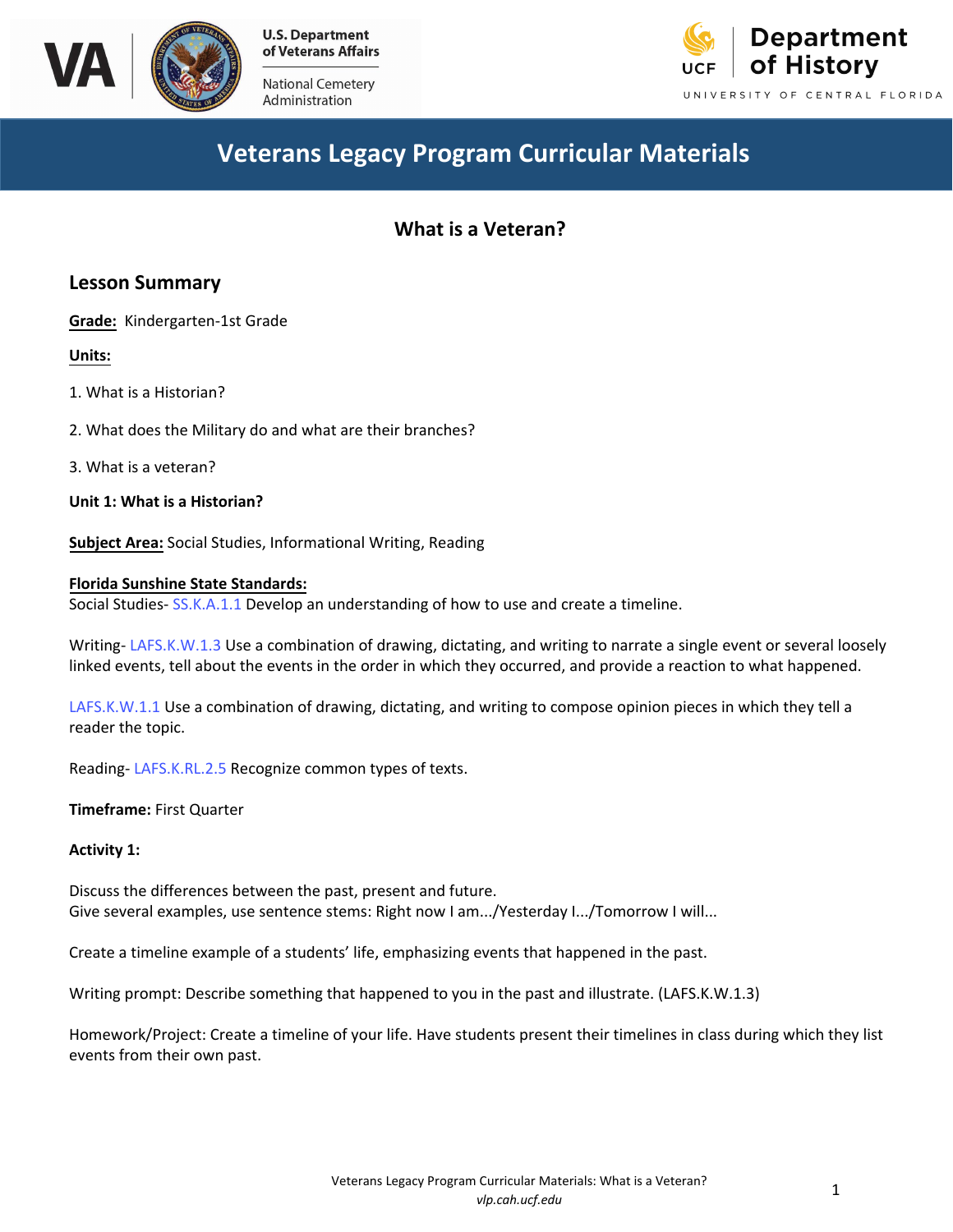

National Cemetery Administration



# **Veterans Legacy Program Curricular Materials**

**Activity 2:**

Define History/Historian. History- the study of past events, particularly in human affairs.

Historian- a person who studies past events.

Whole group: Discuss/Make a list of things that happened in the past. Examples may include: dinosaurs living, people living without TV or cars, etc. Introduce to studies the genre Biography. Read any biography to class and make list of events that happened in the chosen persons' life. (Appropriate biographies could be presidents, inventors, etc.) (LAFS.K.RL.2.5)

Writing/Drawing Prompt: (Opinion) If I were a historian I would study.../Draw yourself as a historian (LAFS.K.W.1.1)

## **Unit 2: What does the Military do and what are their branches?**

**Subject Area:** Social Studies, Opinion Writing, Informational Writing

## **Florida Sunshine State Standards:**

Social Studies- [SS.K.2.5](http://www.cpalms.org/Public/PreviewStandard/Preview/5676) Recognize the importance of U.S. symbols.

[SS.K.G.2.2](http://www.cpalms.org/Public/PreviewStandard/Preview/2891) Know one's own phone number, street address, city or town and that Florida is the state in which the student lives.

Writing- [LAFS.K.W.1.2](http://www.cpalms.org/Public/PreviewStandard/Preview/5803) Use a combination of drawing, dictating, and writing to compose informative/ explanatory texts in which they name what they are writing about and supply some information about the topic.

<LAFS.K.W.1.1> Use a combination of drawing, dictating, and writing to compose opinion pieces in which they tell a reader the topic.

Reading- [LAFS.K.RI.1.1](http://www.cpalms.org/Public/PreviewStandard/Preview/5726) With prompting and support, ask and answer questions about key details.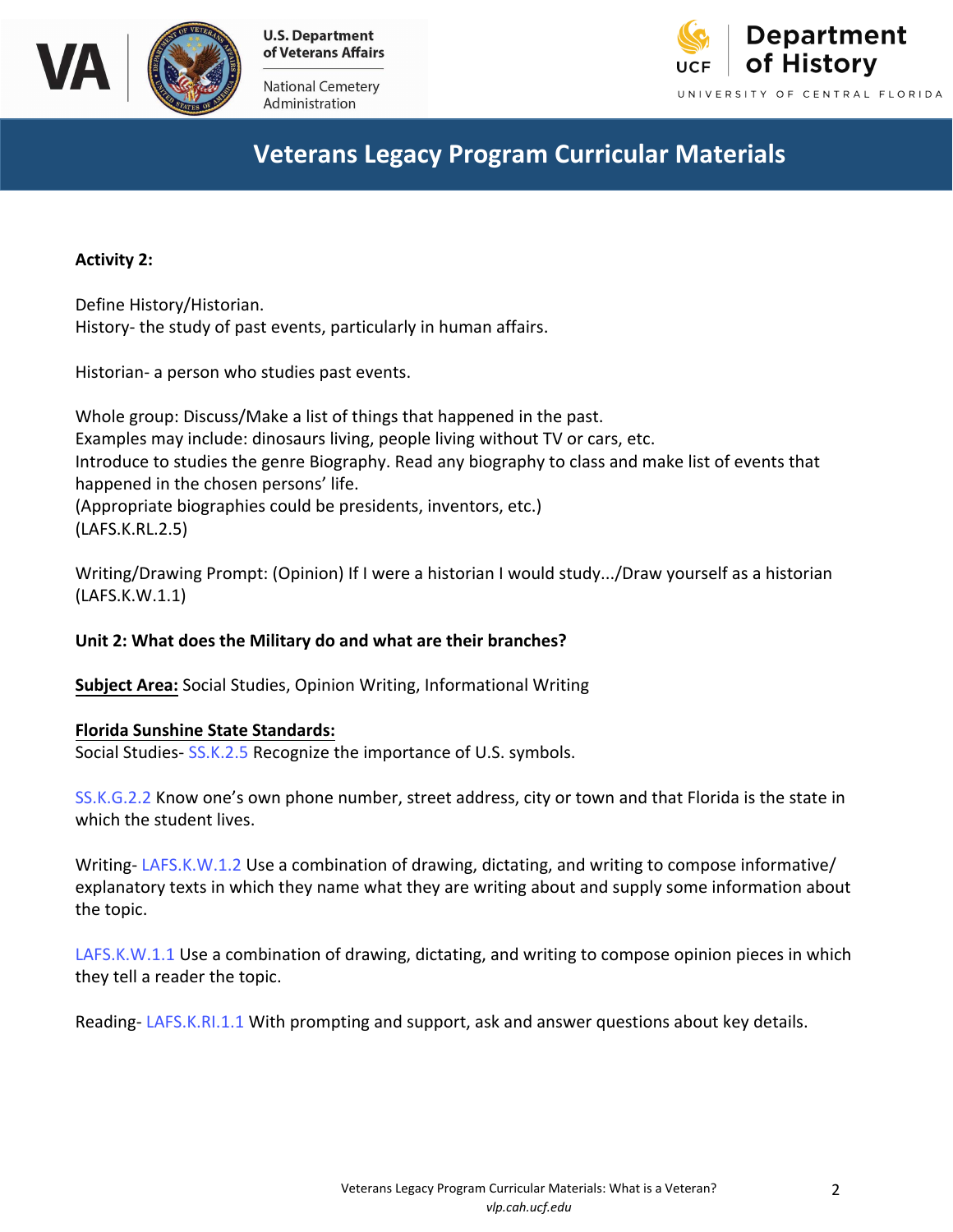



Administration



# **Veterans Legacy Program Curricular Materials**

## **Timeframe:** First Quarter

## **Activity 1:**

Ask students about what country they live in and discuss what the role of the military is in our country, emphasize the primary role of protection. Explain that the president is in charge of the military.

Read a book about the role of the president and the military.

Writing: What does the military do for our country? (LAFS.K.W.1.2)

Write a letter thanking someone who is currently in the military. Teachers can follow instructions from [http://amillionthanks.org/send\\_a\\_letter.php S](ttp://ghsbears.pbworks.com/f/Cheques.pdf)ample letters and instructions for drop-off are included on the website.

### **Activity 2:**

Explain that they are different branches of the military that protect us in different ways. Focus on a different branch each day. (LAFS.K.RI.1.1)

Army- Those who protect on land and sometimes travel to different countries and fight on land.

Navy- Those who protect the country by sea and sometimes travel to different countries and fight from the water.

Air Force- Those who protect in the air and sometimes travel to different countries and fight by planes.

Marine Corps- Those who protect on land, in the air, and in the sea.

Define each as a class and have students write the role of each branch in their writing journals. Have students color and cut out a flag from each branch.

After all five branches have been taught create a Venn diagram as a class and compare the branches, two at a time.

Writing: If you could be in a branch of the military, which would you choose and why? Draw a picture of yourself in that branch. (LAFS.K.W.1.1)

Free coloring pages for military flags can be found at: [www.yescoloring.com/american-flag-coloring.htm](www.yescoloring.com/american-flag-coloring.html)l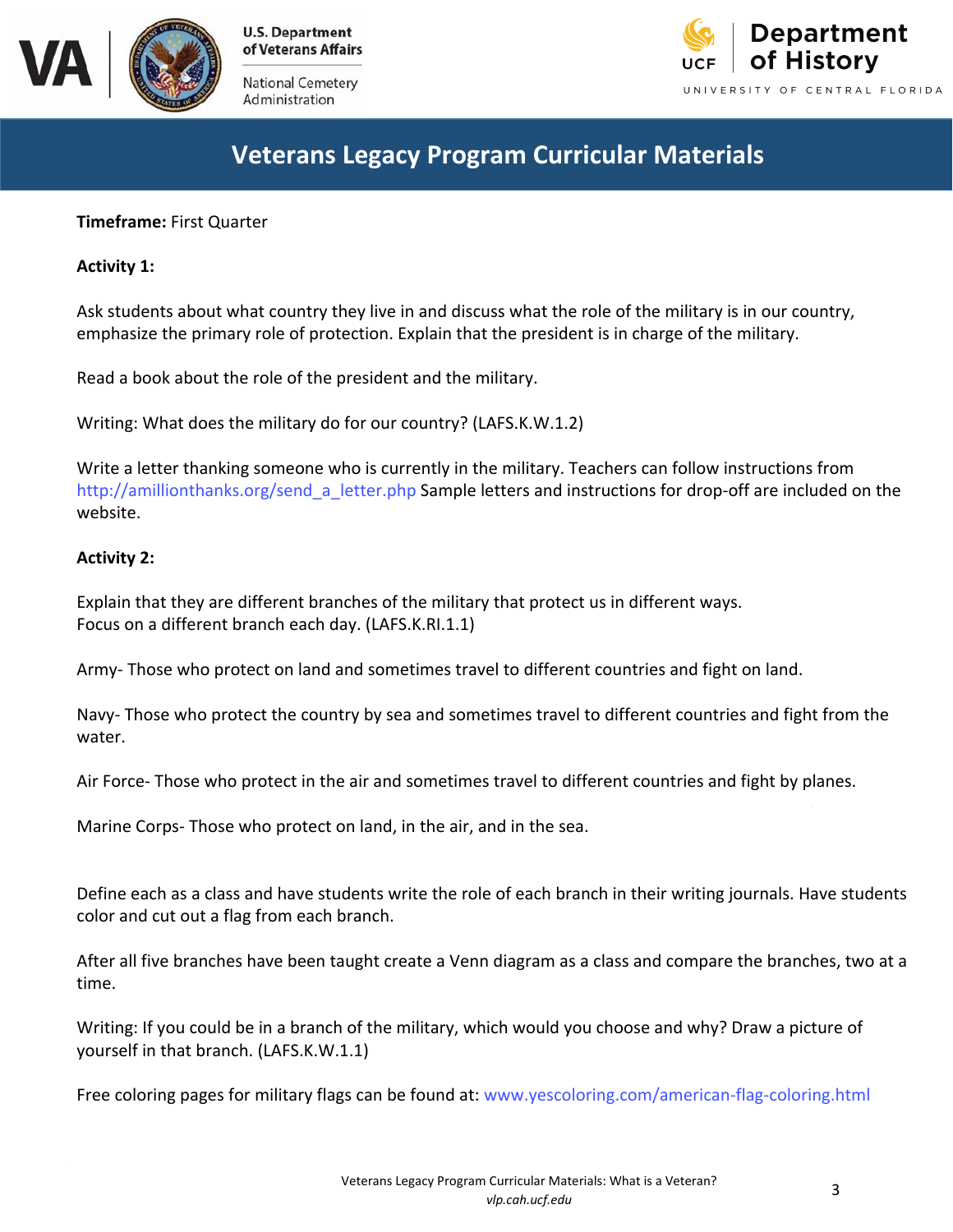

National Cemetery Administration



# **Veterans Legacy Program Curricular Materials**

**Unit 3: What is a Veteran?**

**Subject Area:** Social Studies, Informational Writing

## **Florida Sunshine State Standards:**

Writing-[LAFS.K.W.1.2](http://www.cpalms.org/Public/PreviewStandard/Preview/5803) Use a combination of drawing, dictating, and writing to compose informative/ explanatory texts in which they name what they are writing about and supply some information about the topic.

Social Studies- [SS.K.A.2.2](http://www.cpalms.org/Public/PreviewStandard/Preview/2880) Recognize the importance of celebrations and national holidays as a way of remembering and honoring people, events, and our nation's ethnic heritage.

Reading- [LAFS.K.RL.2.5](http://www.cpalms.org/Public/PreviewStandard/Preview/5676) Recognize common types of texts.

**Timeframe:** Second Quarter/ Early November/ Veteran's Day

## **Activity 1:**

Review what the military does and the genre of Biography. (LAFS.K.RL.2.5)

Discuss the definition of a veteran. Explain that a veteran is any person that has served in any of the branches of the military.

Veteran's Day is a day when we honor those who have served in the military and how they have helped to protect our country.

Writing: What is a veteran? How have veterans helped our country? (LAFS.K.W.1.2)

Write a letter thanking someone who is a veteran. Teachers can follow instructions from [http://amillionthanks.org/send\\_a\\_letter.php](http://amillionthanks.org/send_a_letter.php) Sample letters and instructions for drop-off are included on the website.

Homework: Ask your family members if they know any veterans or if you have any veterans in your family. Write down their name and the branch of the military they were a part of.